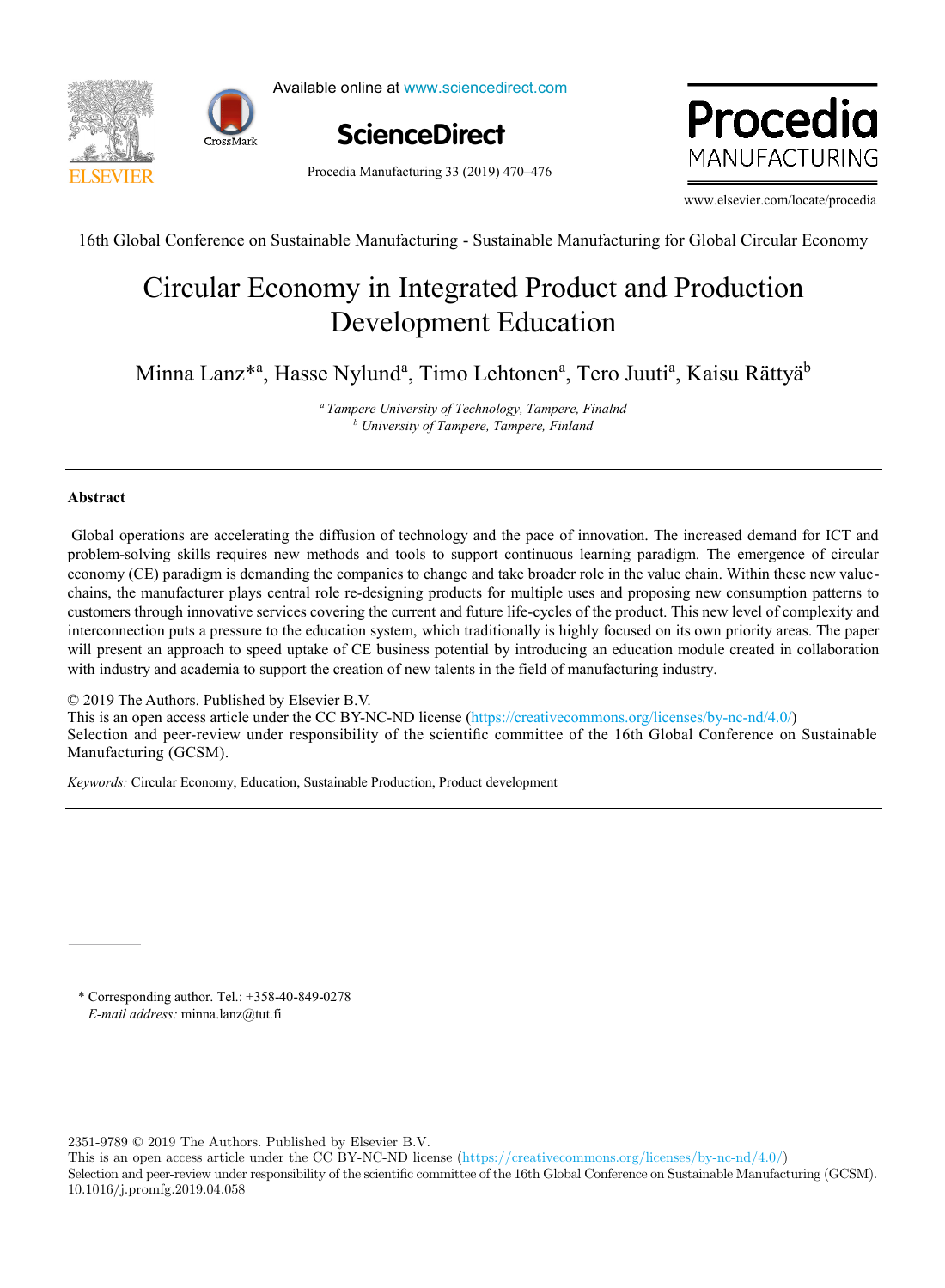## **1. Introduction**

The development of a talented workforce and trustful collaborative relationships with stakeholders, as well as a powerful technological and industrial base, are essential to address the challenges ahead and achieve high levels of employment and social cohesion, boosting at the same time innovativeness and competitiveness (So Smart, D4.2, 2015). The population in the western countries is growing older and living longer and the profound effect this will have on societal development. The careers are expected to be longer and more versatile. The re-learning cycle has become shorter and shorter. Meanwhile, the EU's workforce is forecast to become smaller and older, but better qualified. The younger generation is the most highly qualified in Europe's history (Cedefop, 2015). Globally a surplus of low-skilled workers and a potential shortage of high-skilled ones is expected in near future (Eurostat, employment, 2017). The share of labour force with high-level qualifications should rise from 31.2% in 2013 to around 38% in 2025. People with medium-level qualifications will also increase slightly from 47.3% in 2013 to around 48% in 2025. The share of those with low-level qualifications will fall from 21.5% in 2013, to below 14 % by 2025 (Cedefop, 2015, European Commission, 2014).

In recent years, analysis on employees' wellbeing highlights that increasingly individual have to deal with different objectives, desires, expectations and responsibilities, which can be clustered in two main categories of work and life. The rapidly advancing technological landscape in the European workplaces is challenging adults' problem-solving skills. Workers with vocational education and training need flexible abilities to solve problems in technology-rich work settings (Hämäläinen et al, 2015). Similarly, OECD policy frameworks' cornerstones for developing a suitably skilled workforce are defined such as 1) broad availability of good-quality education as a foundation for future training, 2) a close matching of skills supply to the needs of enterprises and labour markets, 3) enabling workers and enterprises to adjust to changes in technology and markets, and 4) and anticipating and preparing for the needs of the future skills (International Labour Office, 2011).

Recently, circular economy has received increasing attention worldwide with the intention to overcome the current production and consumption model based on continuous growth and increasing resource throughput (Ghisellini et al, 2016). Based on the review by Ghisellini et al (2016) there exist different definitions for circular economy tracing back to the 60's. From the economic viewpoint the circular economy can be defined as the economy based on a spiralloop system that minimizes matter, energy-flow and environmental deterioration without restricting economic growth or social and technical progress" (Stahel, 1982). Within these new value-chains, the manufacturer plays the central role re-designing products for multiple uses and proposing new consumption patterns to customers through innovative services covering the whole life-cycle of the product. This approach makes it possible for manufacturers to gather value and materials from post-use products, increase resource efficiency, reduce energy consumption and emissions, also reducing manufacturing costs and providing more affordable products to a large set of customers in emerging countries.

The emergence of circular economy paradigm is demanding the companies to change and take broader role in the value chain. This also puts a pressure to the education system, which traditionally are highly focused on own priority areas. In order to provide solutions for the future skills requirement, a versatile learning environment is required. It provides a platform for teaching demanding engineering skills to university level students. The main educational challenge is to combine the theoretical knowledge with industrial practices (Toivonen et al, 2018). The paper will present an approach to speed uptake of circular economy business opportunities by introducing a new study module of circular economy created in collaboration with industry and academia to support the creation of new talents in the field of manufacturing industry. The focus of the paper is to introduce two courses from the study module focusing on product and production development.

## **2. Underlying assumptions, Research Methods and Material**

Akkerman & Bakker (2011) introduced the elements for learning, these elements considered boundary crossing, problem solving, reflection and coordination. Wallin et al (2018) focused on expert learning by defining four key dimensions. These elements consisted four dimensions 1) problem solving, 2) reflection, 3) learning from errors, and 4) boundary crossing. On the center of these dimensions are knowledge transformation and integration. Lanz et al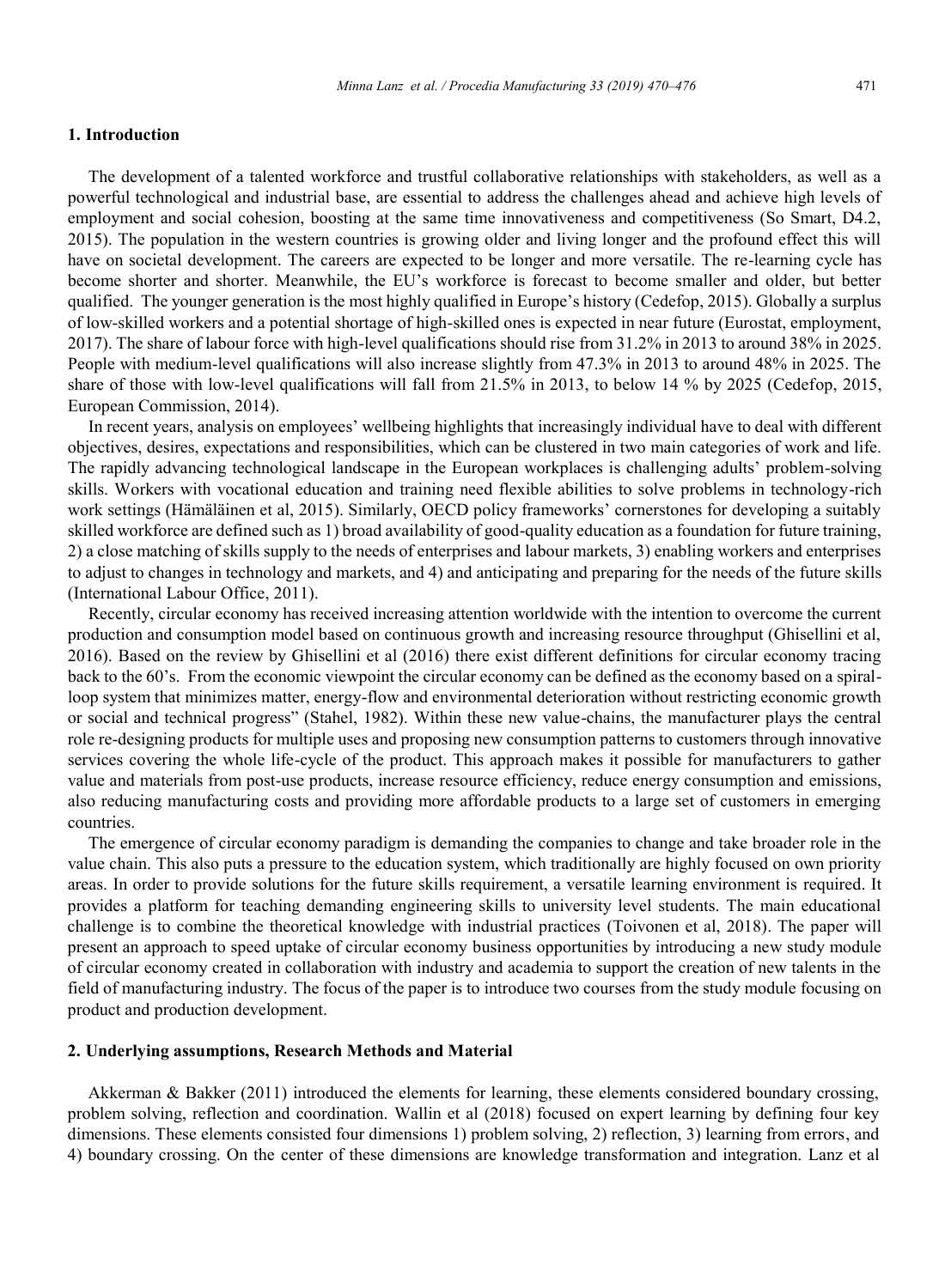(2018) modified the underlying assumptions further to consider especially technology rich environments. On this paper the key dimensions with their contents are defined as following:

- **Problem-solving:** Introducing non-routine and practical problems, challenging to solve problems collaboratively, encouraging learners to acknowledge and solve professional identity issues,
- **Self-Reflection:** stimulating critical reflection on learning and experiences, encouraging reconstruction of the meaning of experiences, promoting responsive guidance through mentoring, learning to value experience (even negative ones)
- Learning from errors: helping learners to resolve tensions and develop flexible imaging to overcome the challenge, promoting critical thinking help to identify flaws in mental models, promoting critical dialogue through collaboration and mentoring, coming to realize and explicate differences between practices and thus to learn something new about their own and others' practices
- **Boundary crossing:** developing learner identity (where we are) and adaptation (what we can become), creating multiple opportunities for participatory learning, targeted interaction between different disciplines, legitimating coexistence, explicating cyclical expertise development process between work and academic contexts,



# **3. Approach to circular economy teaching**

Fig. 1. Organization of study module of circular economy (modified from MacArthur, 2017).

Five laboratories at Tampere University of Technology formed a new study module of circular economy. These laboratories formed a wide interdisciplinary wholeness with technical and commercial viewpoints to the teaching of circular economy. The overview of the study module is presented in Figure 1. The courses serve several disciplines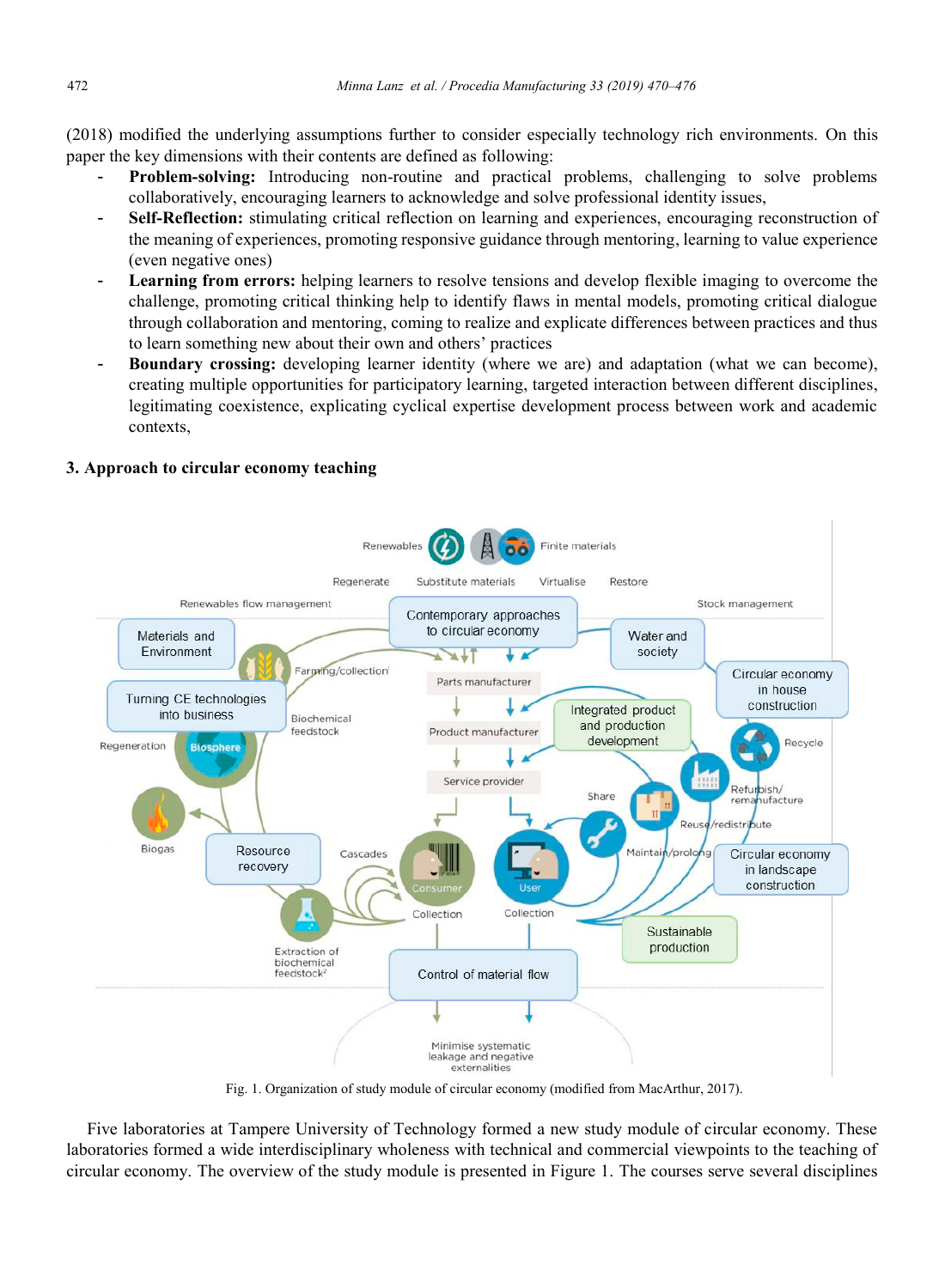of research and branches of industry and offer many possibilities for the students to choose. The education module development is steered by industrial board that comprises experts from different fields of technology, thus contributing to the boundary crossing. The teaching is based on current research topics in the university as well as on many research projects that cover the aspects of circular economy. Therefore, the study module offers latest findings from the research and the findings are transferred into the knowledge of the students. The knowledge is then transferred into the industrial companies, where most of the students will work often already during their studies. This serves the main reason for the new study module i.e. the need of new know-how in the area of circular economy to collaborate with business life. Once finished, the developed circular economy module will be offered for industry as non-formal education module for life-long learning purposes.

The courses are organized by the laboratories of Mechanical Engineering and Industrial Systems, Chemistry and Bioengineering, Civil Engineering, Industrial and Information Management as well as Materials Science, totally contributing to 50 credit units of Master of Science (MSc) level education. Students can freely choose a combination that suits their interests. In this paper two of the courses, which are organized by the laboratory of Mechanical Engineering and Industrial Systems, are presented in the following cases. These have been organized first time at the spring of 2018 with the topic of circular economy included into the courses.

#### *3.1. Case 1: Integrated product and production development*

Integrated product and production development course (IPPD) teaches students Japanese approach, where product development, supply chain management and manufacturing are managed as one integral and organically linked entity. The main principles of Lean-approach and Toyota Production Systems are taught, but the focus is on the information flow. According the ideas of Fujimoto (1999, 2007) creation of the product starts with intention and there should be continuous information flow from concepts, designs, material procurement, manufacturing and assembly to perfect product delivered to customer. The education development combines theories of dispositional mechanisms (Olesen, 1992) of value creation in design and production.

The original IPPD-course did not include ideas of circular economy. The principles of circular economy could be built on the information flow model with surprising ease. Lean thinking is in many cases naturally directing the development towards sustainable solutions. The aim of circular economy to keep products, components and materials at their highest utility and value at all times is in line with Lean thinking. Modelling the information flow and dispositional value creating mechanisms in design, manufacturing and product life cycle, is capable of explaining the working of circular economics in product specific and very detailed level that is required to support the design decisions made in early phase in the product development.

After discovering the good balance between the old approach and new possibilities circular economy technical cycles, a pedagogical decision was made, that instead of giving the students a ready-made circular economy business model, they were challenged to design and innovate their own version of circular economy business models presented earlier in scientific papers. In this approach the students are given two scientific papers. First of these papers is research of the opportunities in re-using materials, components, assemblies (modules) in refrigerators done by Umeda (2000). The second paper is similar research of smartphones by Schissche et al, (2016). Both papers consider their topics from product design viewpoint. Those contributions propose similar circular business models. The students are then asked to define their specific business model, which suits best to theirs exercise topic. During the course the students are asked to consider, how difficult it would for a company to change their new business model and do they expect that the company would face resistance from their customers and from the society. It was pointed out to the students, that first paper has been published over 18 years ago. This gives a good starting point for discussion how scientific knowledge is often developing much faster than human societies are able to absorb or utilize it.

During the course, the students will make a detailed information flow model of the real product. Exercise is made in small groups and the students are assessed according the quality of their exercise work. The exercise is based on real business case of building new buses, with recycled axles, gearboxes and engines. The bus manufacturing company in this case is an old partner of our university and we are able to give students very detailed, authentic engineering data. The exercise is however not a real case as the production facility the students are expected to use, is bus a body factory owned by Volvo and located in Sweden. The business case, the product and the factory are all real, but their combination exists only in the exercise performed in the course.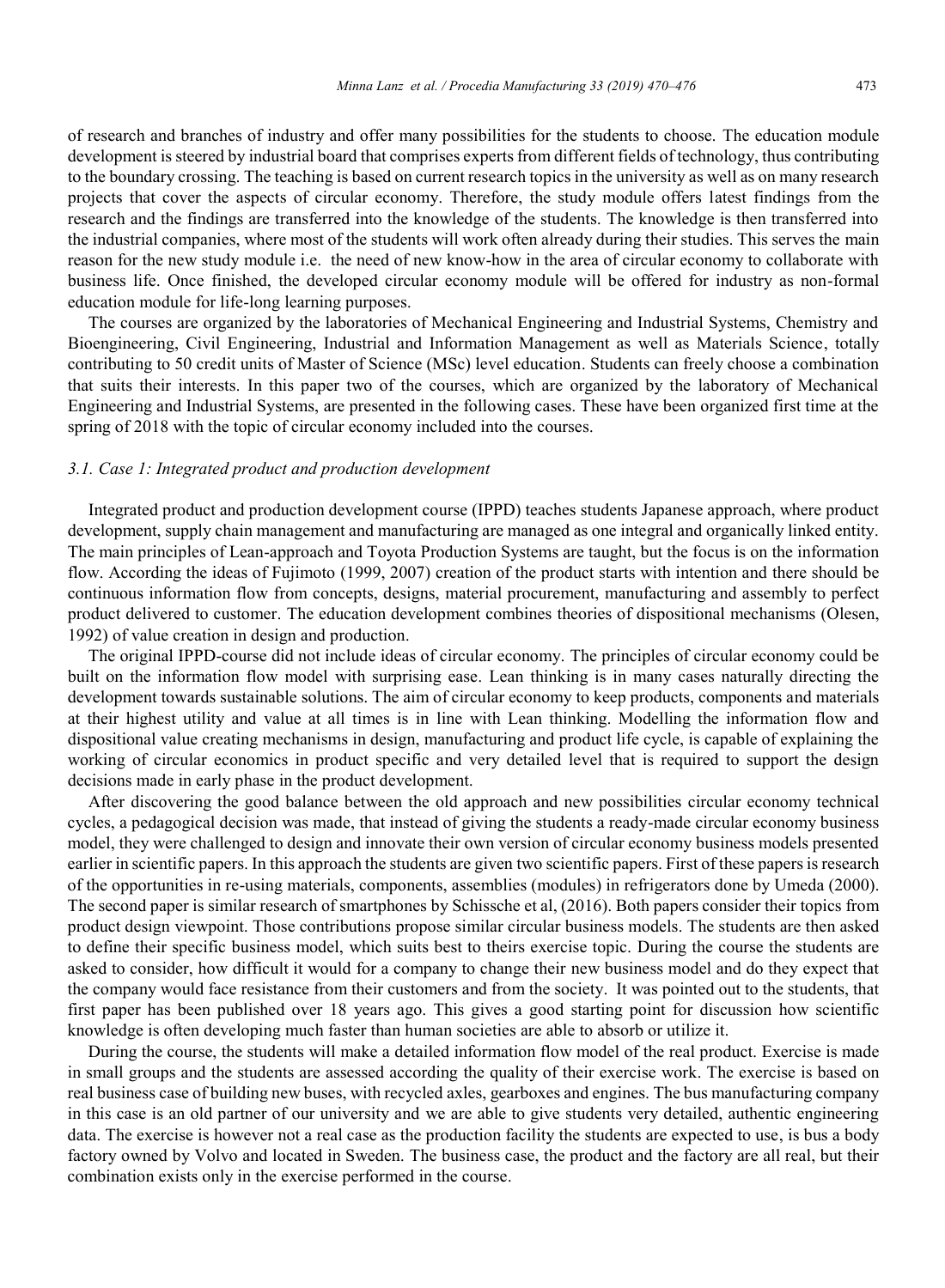The exercise aims to train especially the problem-solving, self-reflection and learning from errors perspectives. The problem-solving arises, as the students need to design a new business model with minimal constraints set in advance. The students learn from their errors based on the feedback they get during the course as well as learning from other groups by evaluating their solutions. The evaluation of the solutions of the other groups serves also for the self-reflection.

The student feedback from this course shows that this course is challenging and very rewarding. Students who pass this course are often given very good grades and their feedback is normally very positive. During the last learning session students were asked how they perceived their learning regarding the opportunities of circular economy for product development. On scale 1-5, 5 being the highest score, one student self-assessed score 3 and 43 students score 4. The course is however demanding.

### *3.2. Case 2: Sustainable Production*

The course *sustainable production* focuses on sustainable development from the viewpoint of Finnish mechanical engineering industry. This is typically discrete part manufacturing including their part manufacturing and product assemblies. The core content of the course consists of the following:

- Social, technological, economic, environmental and political (STEEP) change drivers of sustainability
- Efficiency and effectiveness of operations of production systems
- Changeability in production systems
- Cross cutting theme of circular economy supporting the above

The change drivers explain the main pillars of sustainable development i.e. social, economic and environmental. Technological and political aspects are included to emphasize the industrial viewpoint of the change drivers. The topics of efficiency and effectiveness are gone through mainly introducing principles of lean manufacturing. This viewpoint focuses on improving the current manufacturing activities while the perspective of changeability is more concerned of the future of the production system. The learning events focusing on circular economy include the following:

- Introductory lecture of circular economy
- Workshop on challenges and opportunities of circular economy
- Lecture of energy efficiency on production systems
- Several lectures of closed-loop material flow and remanufacturing
- Simulation exercises including an exercise of closed-loop material flow

The lectures start with an introduction to circular economy as no prerequisites are required on the subject. The workshop is arranged after the introductory lecture and it serves to gather what the students know about and understand with the term circular economy. As the course focus is on mechanical engineering industry, other lectures focus on manufacturing related topics of circular economy. Some of the sub-topics of these lectures are based on the workshop on circular economy to bring out issues that the students know least.

The simulation exercise was built on discrete-event simulation software. It presents a closed-loop material flow of technical materials, see Figure 2. The exercise demonstrates the end-of-life options i.e. maintaining and reusing products as well as remanufacturing of products and manufacturing of needed spare parts. The input variables for different scenarios are the flow between the three options of maintenance, reuse, and remanufacturing. These are defined with percentage values of the probability of the three options. Other input variables are how many cycles a product can have before the product is disposed. In addition, the demand of remanufactured products can be set from zero to 100. The demand has an effect on how many new products are produced. The simulation model behaves in the way that the demand of remanufactured products reduces the need to produce products from virgin materials.

The simulation exercise is a simplified from a real situation as it is intended to be completed within a two-hour session. Figure 2 presents two example results from the simulation exercise. In the first example, the number of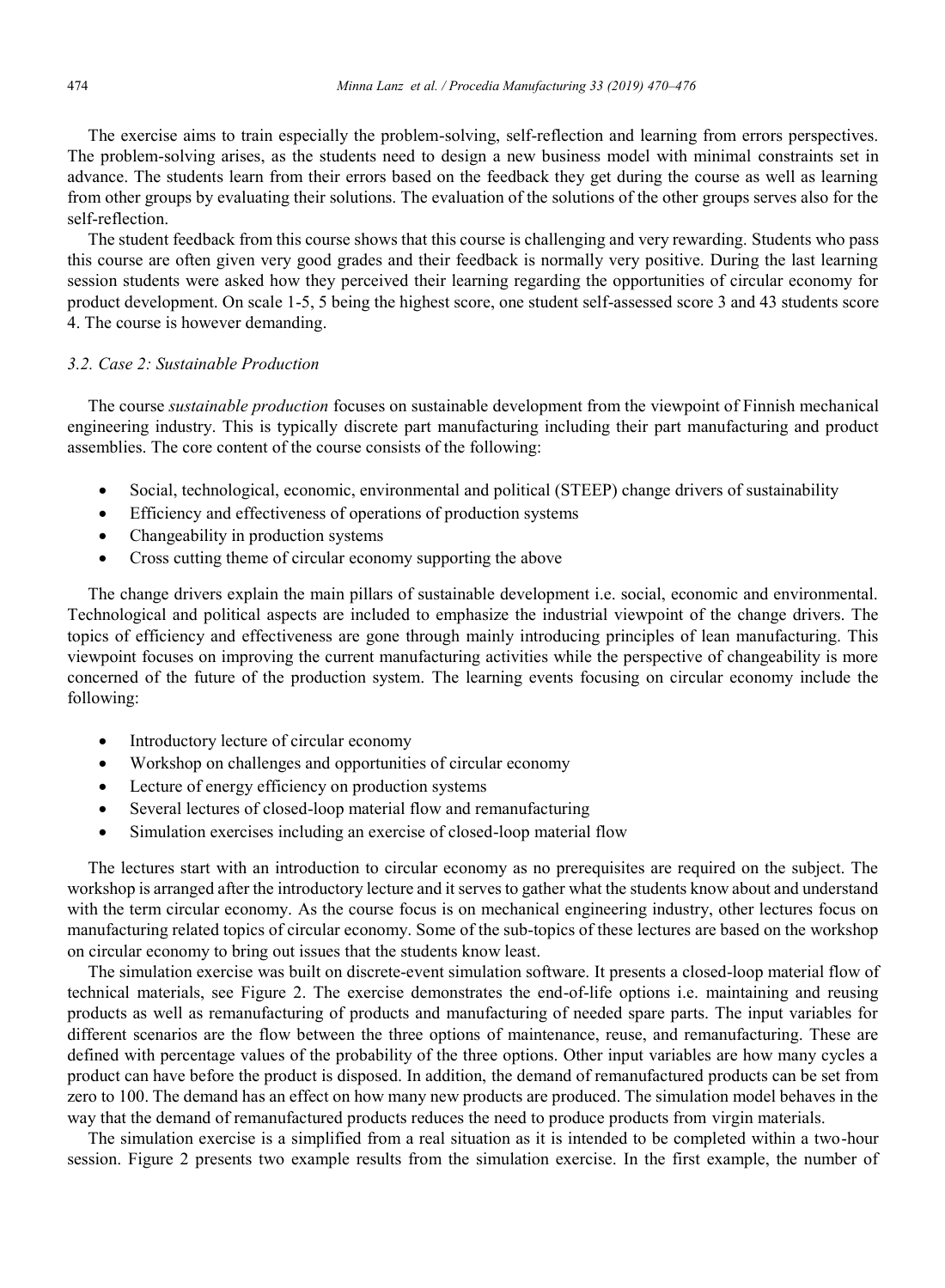manufactured parts is divided into parts for new products and replacement parts for remanufactured products when the original part cannot be used. The variation of the number of replacement parts demonstrates that some type of parts are replaced more often than others. The second example illustrates the number of new products manufactured in two situations. The situations differ in the percentage of products that are remanufactured, that is 20% and 80%. The higher percentage of remanufacturing reduces the need to manufacture new products.



Fig. 2. The principle of the closed-loop material flow simulation exercise and example results.

From the elements for learning, discussed earlier, the main learning experiences of the course focus on problemsolving, learning from errors, and self-reflection. The simulation exercises include an initial state and several goals to be completed. They are by nature problem-solving cases that are solved as trial-and-error, where learning from errors advances the exercises. The students need to understand why the goals are not achieved and find alternative solutions to progress with the exercises. The exercises include also short written reports that are returned when the exercises are completed. The self-reflection comes up, as the students are required to return written reports of the exercises. The reports include, not only describing the results, but also how the results were achieved and what kind of decisions were made. The boundary crossing is still somewhat in the side but will be considered more in future.

This course covers a wide area of topics in the area of sustainable production. Based on the feedback, most of the students assumed beforehand that the course would cover mostly environmental issues. After the course, they have an understanding that sustainability in the area of production covers also many other topics. Circular economy, on the other hand, was a new term to most of the students. As many topics of circular economy have been existing before, the students found both familiar and new topics presented in the course. The students felt the atmosphere on the course very positive, which increased their motivation to learn the topics.

### **4. Conclusions**

The courses presented in the case studies included topics of circular economy in the presented scope for the first time. The general feedback from both courses was positive and the knowledge of the students in the area of circular economy broadened. The feedback included also constructive comments that will help to develop the courses. The